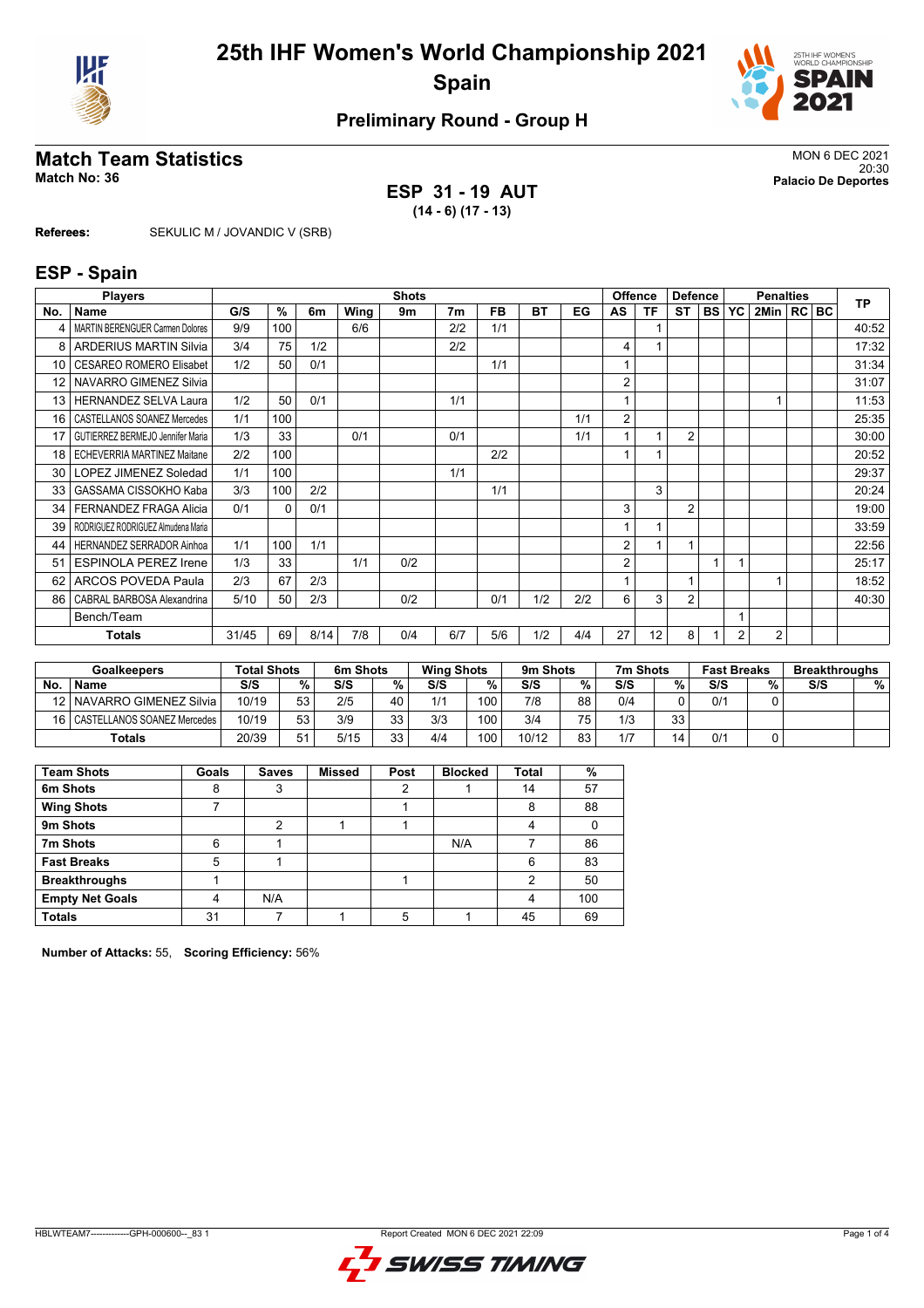



#### **Preliminary Round - Group H**

## **Match Team Statistics** MON 6 DEC 2021

20:30 **Match No: 36 Palacio De Deportes ESP 31 - 19 AUT (14 - 6) (17 - 13)**

**Referees:** SEKULIC M / JOVANDIC V (SRB)

#### **ESP - Spain**

#### **Shots Distribution Players** Goals / Shots 4 MARTIN BERENGUER C 8 ARDERIUS MARTIN S 10 CESAREO ROMERO E 12 NAVARRO GIMENEZ S 13 HERNANDEZ SELVA L 16 CASTELLANOS SOANEZ 17 GUTIERREZ BERMEJO  $12/2$  1/1  $1/1$  $1/1$  $\frac{1}{1}$  0/1 1/1  $\overline{11/1}$ Ш 电电 ă, . . 1/1  $1/1$  1/1  $-3/3$ 1/1 υø u n u a u a υø 1-Post 1-Post 1-Blocked 1-Post 18 ECHEVERRIA MARTINE  $34$  FEBUALDEZ FRAGA A 39 RODRIGUEZ RODRIGUE 44 HERNANDEZ SERRADOR 51 ESPINOLA PEREZ I

|     | 18 ECHEVERRIA MARTINE | 30 LOPEZ JIMENEZ | 33 GASSAMA CISSOKHO K | 34 FERNANDEZ FRAGA A | 39 RODRIGUEZ RODRIGUE | 44 HERNANDEZ SERRADOR | 51 FSPINOLA PFRFZ  |
|-----|-----------------------|------------------|-----------------------|----------------------|-----------------------|-----------------------|--------------------|
|     |                       |                  |                       |                      |                       |                       | 0/1                |
| 1/1 | 1/1                   |                  | 2/2                   | 0/1                  |                       | 1/1                   |                    |
|     |                       | 1/1              | 1/1                   |                      |                       |                       | $\blacksquare$ 1/1 |
|     |                       |                  |                       |                      |                       |                       | 1-Post             |

|     | 62 ARCOS POVEDA P | 86 CABRAL BARBOSA A |     |
|-----|-------------------|---------------------|-----|
|     |                   |                     | 0/2 |
| 212 | 0/1               | 212                 | 2/3 |
|     |                   | 1/1                 |     |
|     |                   | 1-Missed 1-Post     |     |

**Team**



Saves / Shots

| 2/3  | 0/1 | 4/5 |
|------|-----|-----|
| 3/3  | 1/1 |     |
| 4/12 | 2/5 | 4/9 |

|              |     | <b>12 NAVARRO GIMENEZ S</b>  |
|--------------|-----|------------------------------|
| 1/2          |     | $\overline{4/5}$             |
| 1/1          |     |                              |
| 2/5          | 0/1 | 2/5                          |
|              |     | <b>16 CASTELLANOS SOANEZ</b> |
| 1/1          |     |                              |
| 2/2          | 1/1 |                              |
| $\mathbf{2}$ | 2/4 | 214                          |

HBLWTEAM7-------------GPH-000600--\_83 1 Report Created MON 6 DEC 2021 22:09

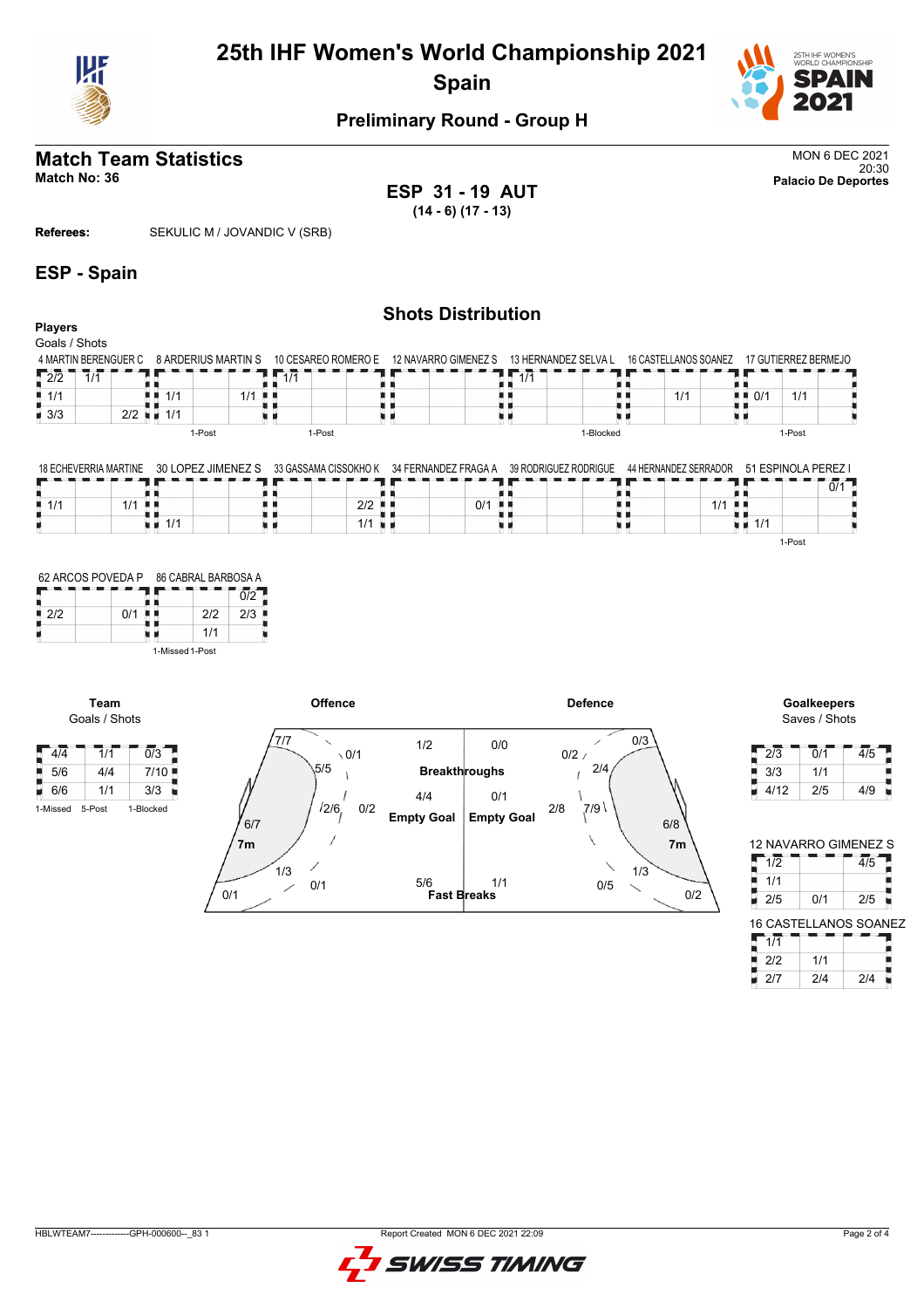



### **Preliminary Round - Group H**

# **Match Team Statistics** MON 6 DEC 2021

**ESP 31 - 19 AUT (14 - 6) (17 - 13)**

20:30 **Match No: 36 Palacio De Deportes**

**Referees:** SEKULIC M / JOVANDIC V (SRB)

#### **AUT - Austria**

|                | <b>Players</b>           |                    |             |       |          | <b>Shots</b> |                   |           |           |     |    | <b>Offence</b> | <b>Defence</b> |           |                    | <b>Penalties</b> |  | <b>TP</b>            |
|----------------|--------------------------|--------------------|-------------|-------|----------|--------------|-------------------|-----------|-----------|-----|----|----------------|----------------|-----------|--------------------|------------------|--|----------------------|
| No.            | Name                     | G/S                | %           | 6m    | Wing     | 9m           | 7 <sub>m</sub>    | <b>FB</b> | <b>BT</b> | EG  | AS | <b>TF</b>      | <b>ST</b>      | <b>BS</b> | YC                 | 2Min   RC   BC   |  |                      |
|                | <b>IVANCOK Lena</b>      |                    |             |       |          |              |                   |           |           |     |    |                |                |           |                    |                  |  | 44:16                |
| 6              | <b>DEDIC Mirela</b>      | 0/1                | $\mathbf 0$ |       | 0/1      |              |                   |           |           |     |    |                | $\overline{2}$ |           |                    | 2                |  | 58:17                |
| $\overline{7}$ | <b>SCHINDLER Johanna</b> | 4/7                | 57          | 4/6   |          | 0/1          |                   |           |           |     | 4  |                |                |           |                    |                  |  | 59:30                |
| 9 <sup>1</sup> | l KOVACS Patricia        | 8/18               | 44          | 1/3   | 0/1      | 1/5          | 6/8               |           |           | 0/1 | 4  | 4              |                |           |                    |                  |  | 53:40                |
| 11             | <b>TOMASINI Fabienne</b> | 1/2                | 50          | 1/1   | 0/1      |              |                   |           |           |     |    |                |                |           |                    |                  |  | 41:21                |
| 13             | <b>DRAGULJIC Sarah</b>   |                    |             |       |          |              |                   |           |           |     |    |                |                |           |                    |                  |  | 0:10                 |
| 15             | <b>WESS Claudia</b>      | 0/1                | $\mathbf 0$ |       | 0/1      |              |                   |           |           |     |    |                |                |           |                    |                  |  | 18:39                |
| 17             | REICHERT Johanna         | 1/6                | 17          |       |          | 1/6          |                   |           |           |     | 2  | $\overline{2}$ |                |           |                    |                  |  | 23:07                |
| 23             | <b>SCHLEGEL Klara</b>    |                    |             |       |          |              |                   |           |           |     | 4  | 3              |                |           |                    |                  |  | 16:58                |
| 27             | <b>HAJGATO Anna</b>      |                    |             |       |          |              |                   |           |           |     |    |                |                |           |                    |                  |  | 6:19                 |
| 29             | <b>IVANCOK</b> Ines      | 1/6                | 17          | 1/2   | 0/1      | 0/3          |                   |           |           |     | 3  | 3              |                |           |                    |                  |  | 56:32                |
| 44             | <b>LEITNER Nora</b>      | 4/5                | 80          | 3/4   |          |              |                   | 1/1       |           |     |    |                |                |           |                    |                  |  | 41:11                |
|                | Bench/Team               |                    |             |       |          |              |                   |           |           |     |    |                |                |           |                    |                  |  |                      |
|                | Totals                   | 19/46              | 41          | 10/16 | 0/5      | 2/15         | 6/8               | 1/1       |           | 0/1 | 17 | 16             | 3              |           |                    | 3                |  |                      |
|                |                          |                    |             |       |          |              |                   |           |           |     |    |                |                |           |                    |                  |  |                      |
|                | <b>Goalkeepers</b>       | <b>Total Shots</b> |             |       | 6m Shots |              | <b>Wing Shots</b> |           | 9m Shots  |     |    | 7m Shots       |                |           | <b>Fast Breaks</b> |                  |  | <b>Breakthroughs</b> |

|     | <b>Goalkeepers</b>  | Total Shots |                 | <b>bm Shots</b> |    | wing Shots |    | <b>9m Shots</b> |     | <i>I</i> m Shots |    | rast Breaks |    | <b>Breakthroughs</b> |   |
|-----|---------------------|-------------|-----------------|-----------------|----|------------|----|-----------------|-----|------------------|----|-------------|----|----------------------|---|
| No. | <b>Name</b>         | S/S         | %               | S/S             | %  | S/S        | %. | S/S             | %.  | S/S              | %  | S/S         | %  | S/S                  | % |
|     | l IVANCOK Lena      | 7/30        | 23              | 3/8             | 38 | 0/7        |    | 2/2             | 100 | 1/5              | 20 | 1/5         | 20 | 0/1                  |   |
| 27  | <b>HAJGATO Anna</b> | 0/6         |                 | 0/3             |    |            |    |                 |     | 0/2              | 0  | 0/1         |    |                      |   |
|     | ЕG                  |             |                 |                 |    |            |    |                 |     |                  |    |             |    |                      |   |
|     | Totals              | 7/38        | 18 <sub>1</sub> | 3/11            | 27 | 0/7        |    | 2/2             | 100 | 1/7              | 14 | 1/6         | 17 | 0/1                  |   |

| <b>Team Shots</b>      | Goals | <b>Saves</b> | <b>Missed</b> | Post | <b>Blocked</b> | <b>Total</b> | %   |
|------------------------|-------|--------------|---------------|------|----------------|--------------|-----|
| 6m Shots               | 10    | 5            |               |      |                | 16           | 63  |
| <b>Wing Shots</b>      |       | 4            |               |      |                | 5            |     |
| 9m Shots               | ◠     | 10           |               |      |                | 15           | 13  |
| 7m Shots               | 6     |              |               |      | N/A            | 8            | 75  |
| <b>Fast Breaks</b>     |       |              |               |      |                |              | 100 |
| <b>Breakthroughs</b>   |       |              |               |      |                |              |     |
| <b>Empty Net Goals</b> |       | N/A          |               |      |                |              |     |
| <b>Totals</b>          | 19    | 20           |               | 5    |                | 46           | 41  |

**Number of Attacks:** 57, **Scoring Efficiency:** 33%